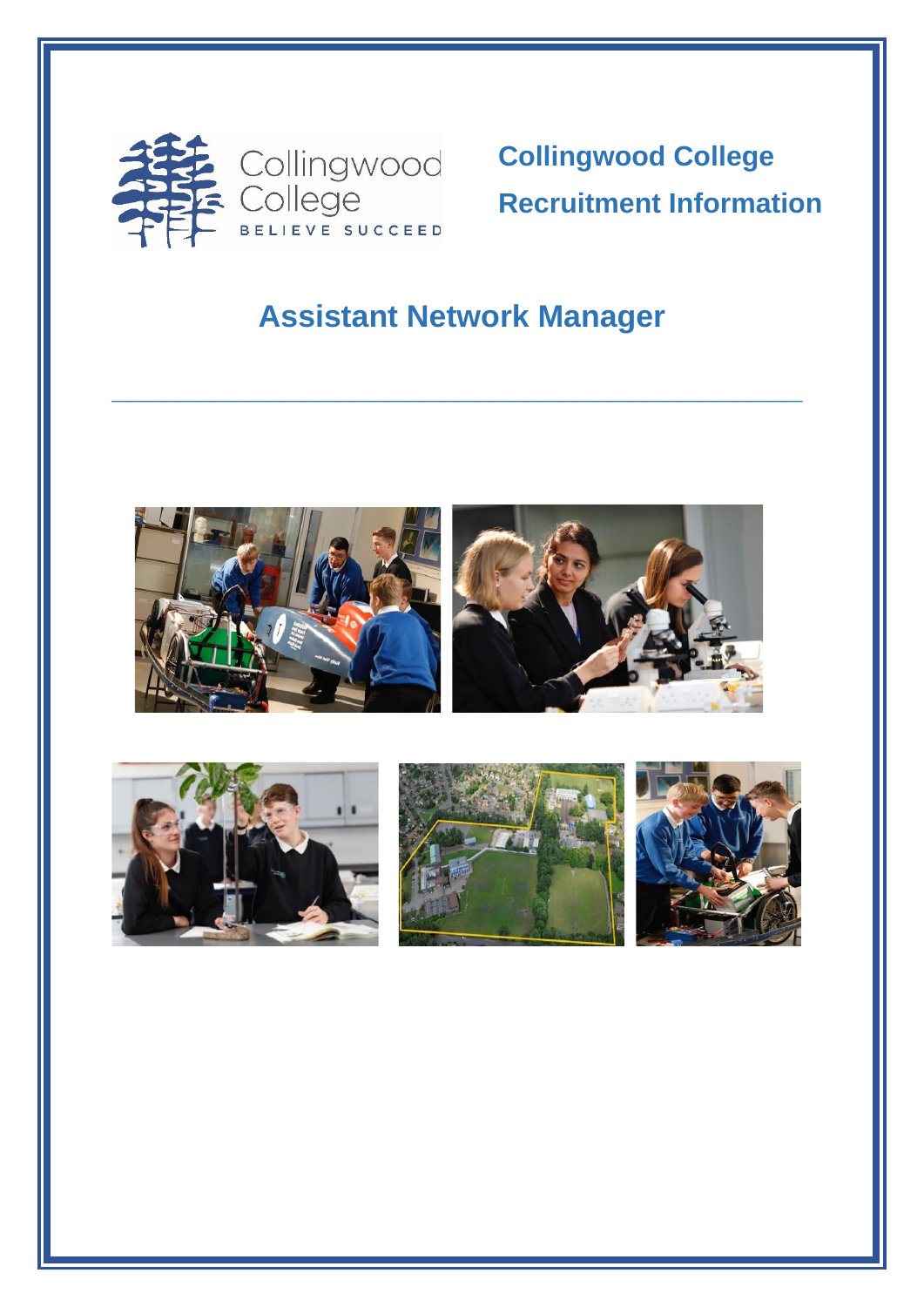## **Dear applicant,**

Our vision for Collingwood is to be the College of first choice for all our parents and we are currently on a journey to move from Ofsted Good to Outstanding.

Our students are the focus of everything we do. We have found that by listening to students' views and offering them the opportunity to work with each other, staff and governors, they are an integral part of our relentless drive for improvement.

Collingwood College offers all students an inclusive, flexible and stimulating educational experience. With a strong emphasis on personal development and a very wide range of leadership opportunities and extra-curricular activities, we are able to offer challenges that motivate and appeal to all individuals.

Our academic performance is consistently high and in recent years students have achieved excellent results at pre and post 16 level.  In 2021, the percentage of students who gained 5+ good passes at GCSE was 81% and in the sixth form 59% of qualifications were at A\*-B (or equivalent).  This continued level of success is down to the hard work of our students and their teachers. 

We believe that our staff are the foundation upon which the success of the College depends and recognise that our employees are the most important asset of the College.

We empower our employees to utilise their talents and skills to make a positive and significant contribution to the quality of teaching, learning and personal development that the College provides for its students.

We look forward to receiving your application for this post.

Yours sincerely

inner

**Mr Eden Tanner Principal**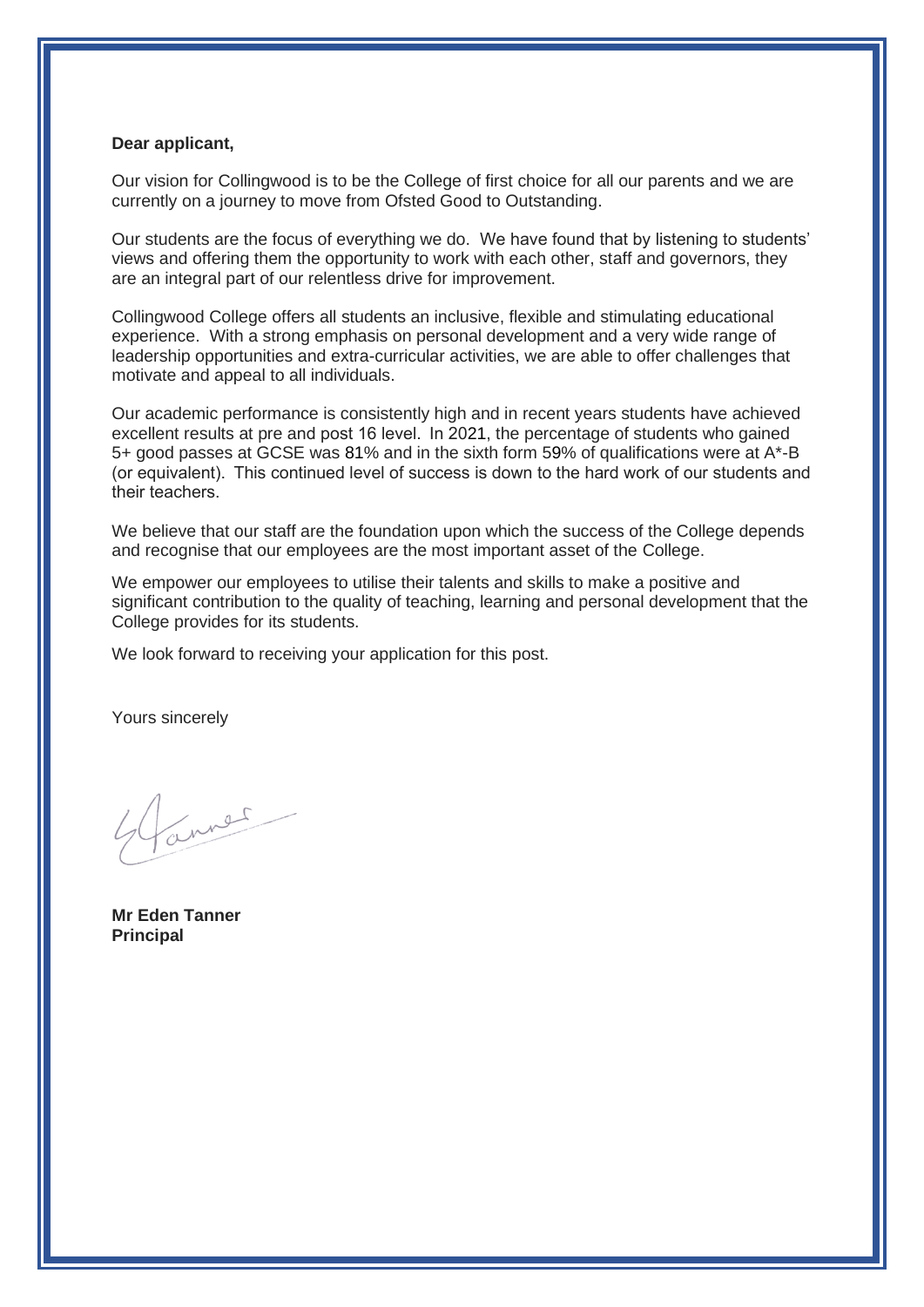#### **Introduction**

Collingwood College is one of Surrey's largest and most successful secondary schools for students aged 11-19. We have more than 1700 students in Years 7 to 11 and our Sixth Form and around 250 excellent teaching and support staff, all of whom are dedicated to ensuring that all our students fulfil their potential and enjoy to the full their secondary education.

Collingwood College is committed to developing responsible, aspirational, independent, happy and well-rounded young people with the self-belief to reach their goals.

Our work is supported by our core values and driven by our belief in equality and respect for others.



Young people at Collingwood fulfil their potential, are proud of who they are, are committed to lifelong learning and leave the College well-equipped to meet the challenges of the 21st Century; positively contributing to society both economically and socially.

As a comprehensive school specialising in technology and applied learning, we welcome students of all abilities. The College offers an outstanding range of educational and extracurricular opportunities, which few other schools can match. The website provides you with an insight into the many benefits and advantages that a Collingwood education offers.

Technology specialism means that at Collingwood every subject area uses technology to enhance student learning within their curriculum and particularly STEM subjects (Science, Technology, Engineering and Mathematics). The College's very successful Ofsted inspection in January 2017 confirmed it to be a good school with outstanding leadership and management.



Academic performance at GCSE and A Level is impressive and our relentless focus on English and Maths ensures results at GCSE are consistently high. Able students are stretched with, on average, 20% of the cohort achieving 5 or more 7-9 grades each year.

The diverse talents of our students supported by committed and experienced staff are key factors in the success of the College. All Collingwood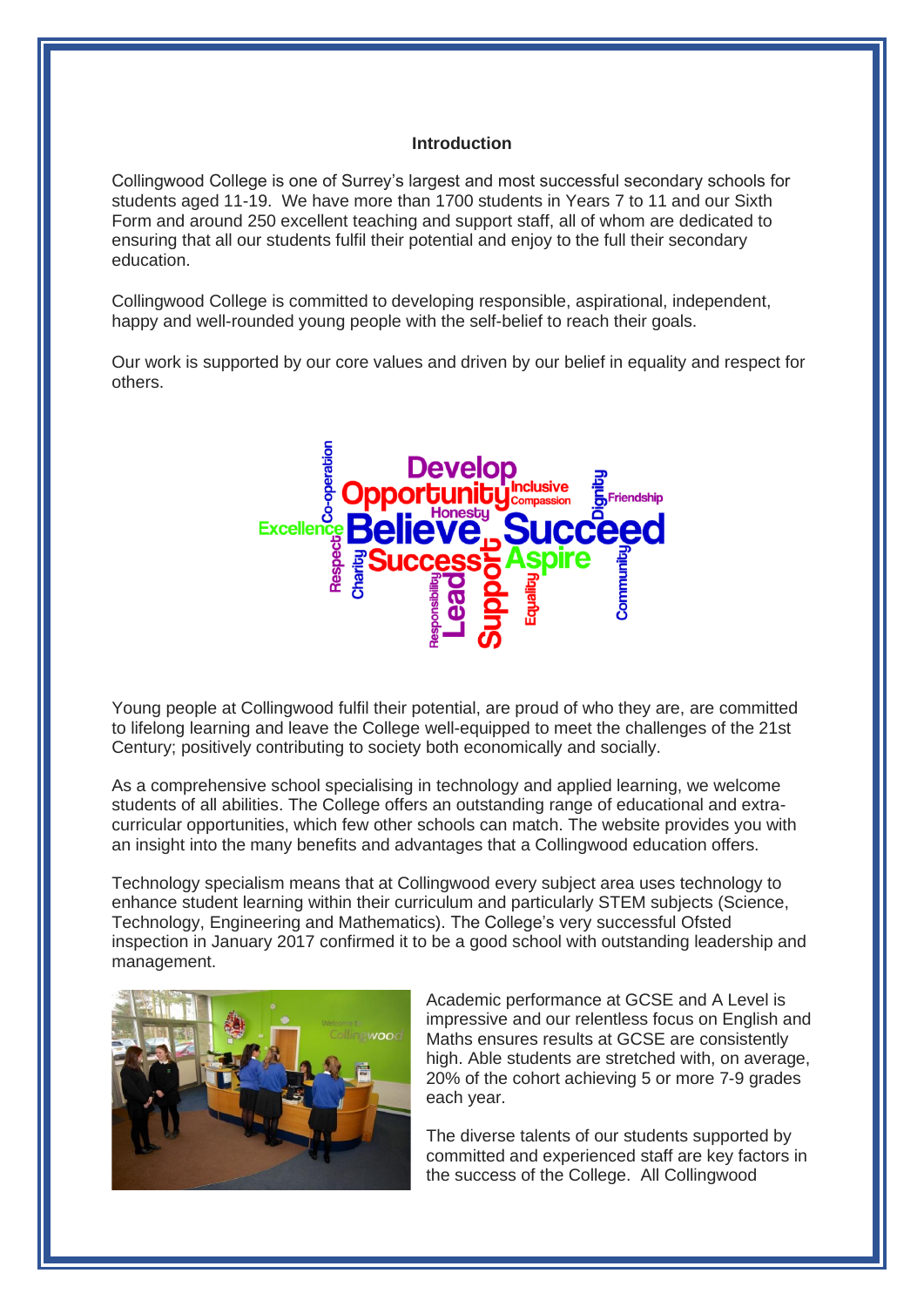students are offered a wide range of personal development and leadership opportunities within their curriculum. The contribution of extra-curricular activities such as the College's Duke of Edinburgh Award Scheme, the PiXL Edge Leadership programme, the wide-ranging educational visits programme, which includes visits to our partner school in Shanghai, ski trips to Europe and the USA, student visits to France and Spain and annual international expeditions are significant.

Investment in IT has been a significant factor in the College's success in recent years as rapid progress has been made towards delivering the objectives of a five-year IT strategy adopted in 2019.

# **Working with us at Collingwood**

Collingwood College employs around 120 teaching staff and a similar number of support staff across the following areas: finance, IT, HR, administration, department technicians, learning support and estates.

We believe that our employees are the foundation upon which the success of the College depends. We recognise that our employees are the most important asset of the College and we ensure that their talents and skills are well managed, nourished and developed.

We believe that every employee should be empowered to make a positive and significant contribution to the quality of teaching, learning and personal development that the College provides for its students.

Collingwood College is an equal opportunities employer. The College is committed to safeguarding and promoting the welfare of children and young people and expects all staff and volunteers to share this commitment.

A recent anonymous staff survey showed that **94%** of staff enjoy working at the College, **97%** of staff are proud to work for the College and **97%** of staff believe the College is well led and managed.

Supporting staff wellbeing is a major priority for the College, with the range of support and benefits provided to staff exceeding those available in most other schools.

### **We have taken the following measures to enhance staff wellbeing:**

- We have a network of Mental Health First Aiders who can provide guidance and support to anyone experiencing a mental health issue or emotional distress.
- All staff and their immediate family have access to a 24-hour Employee Assistance Programme telephone helpline and can access 1:1 counselling.
- Introduced three well-being weeks in the College calendar where there are no staff meetings and instead a range of activities such as mindfulness, yoga and power walking are available.
- A monthly wellbeing newsletter is shared with all staff, highlighting wellbeing activities, hot topics and staff benefits.
- All staff can access a health cash plan to help with routine health and dental expenses.
- INSET time is used in a creative way to allow for greater flexibility with term dates.
- Staff are issued with IT devices appropriate for their role to support ways of working which reduce workload.
- The College operates a weekend email shutdown.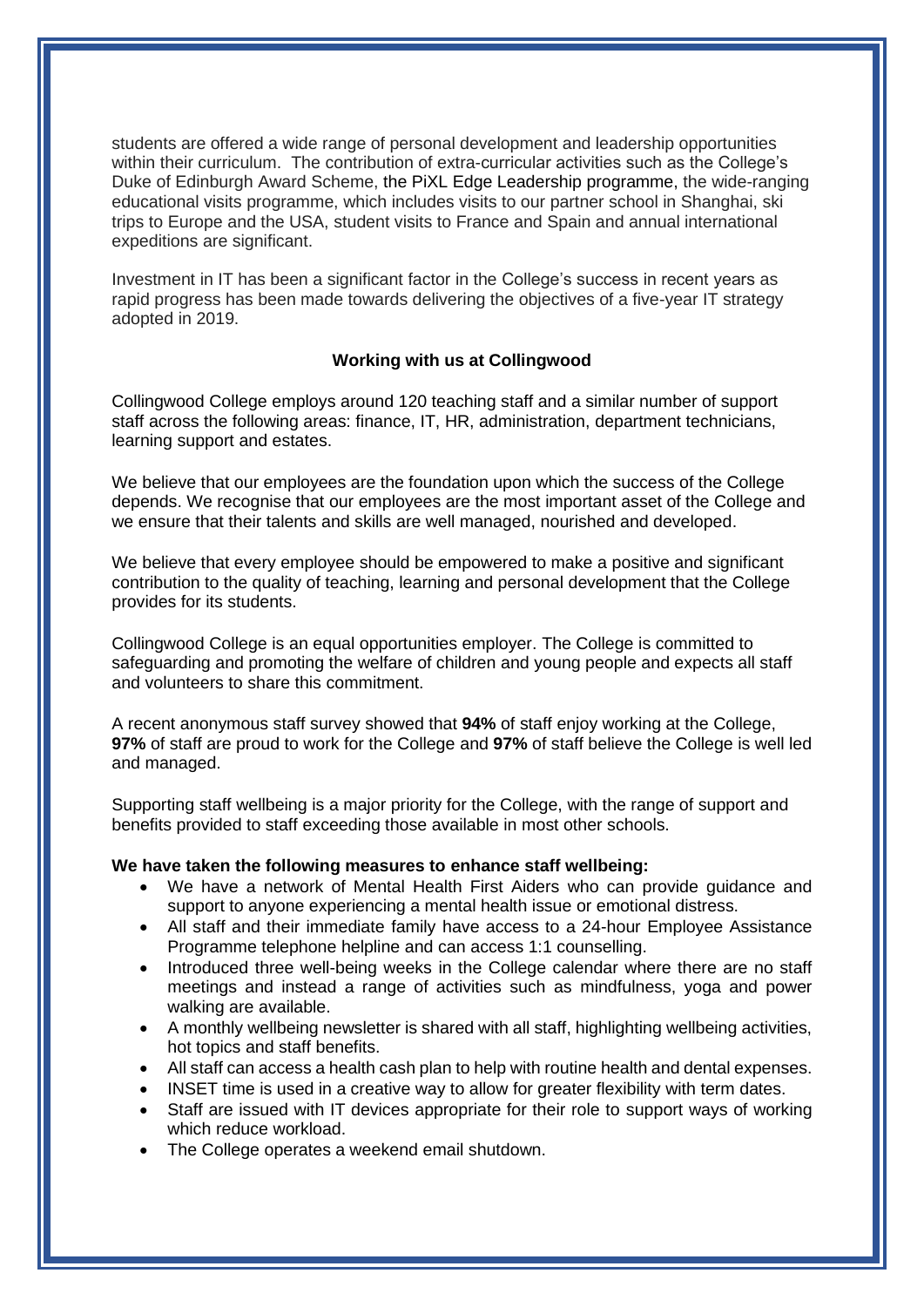# **The role**

The Assistant Network Manager is a newly created role aimed at optimising network performance and delivering outstanding IT support services to users across the College. The Assistant Network Manager will work closely with other members of the IT Support Department and deputise for the IT Systems Manager as required to proactively manage the College's network, maintain the availability of services and devices, and respond quickly and effectively to support requests of varying complexity.

This opportunity comes at an exciting time as the successful applicant will play a key role in supporting the continuing delivery of major upgrades to the College's core network infrastructure and cloud transformation over the next 2-3 years. The Assistant Network Manager will have the opportunity to provide their input in the development of the College's long-term strategy in this area and develop their own technical and managerial skills to ensure continuous best-in-class service and performance.

## **The department**

The IT Support department at Collingwood College performs a crucial role in supporting the essential operational activities of the College. The growing importance of IT to curriculum delivery provides exciting opportunities for innovation and development and a varied workload.

In addition to the daily support and maintenance activities, the department contributes to the ongoing development of the College's business resilience by strengthening cyber security, implementing measures to mitigate the risks of network downtime or data loss and developing disaster recovery plans.

The department comprises a small, extremely capable team assisted by an external thirdline support provider who all work closely together to provide an excellent customerfocussed service to students, staff and other users of the College's network.

The department is led by the IT Systems Manager with overall responsibility for the department held by the Business Manager.

# **Key systems**

- Microsoft 365
- Microsoft Exchange
- Microsoft SharePoint
- Microsoft OneDrive
- Microsoft OneNote
- Microsoft Teams
- Windows Operating Systems
- Windows Server
- **Backups**
- SIMS MIS Application
- Edulink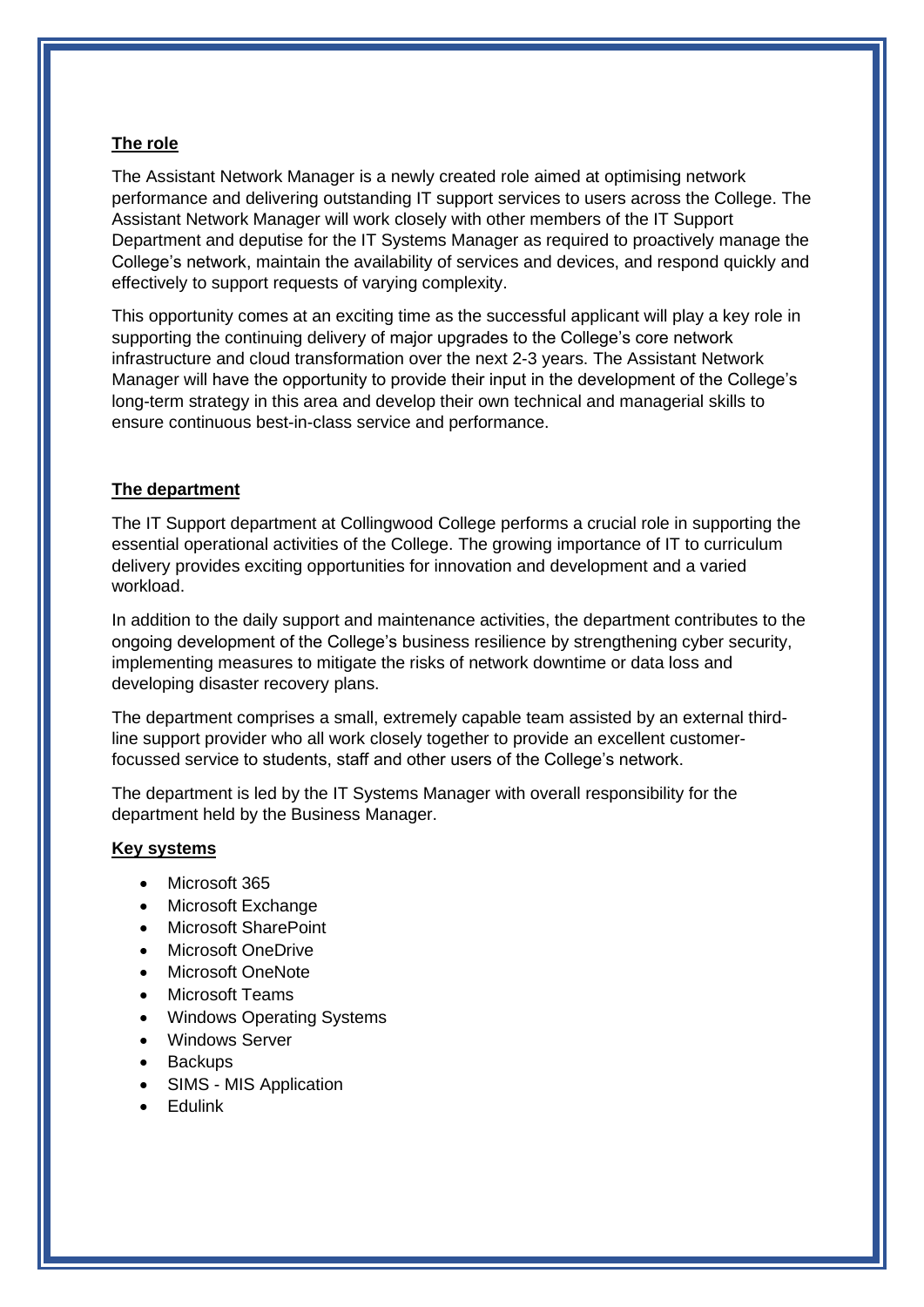# **Application process**

An application form can be obtained on our website [www.collingwoodcollege.com.](http://www.collingwoodcollege.com/) Completed application forms should be returned to the HR department [hr@collingwood.surrey.sch.uk](mailto:hr@collingwood.surrey.sch.uk) 

Closing date; 13 May 2022

Suitable candidates may be interviewed before the closing date and Collingwood College reserves the right to make an appointment before the closing date. Early applications are therefore strongly encouraged.

Collingwood College is committed to safeguarding and promoting the welfare of children and young people and expects all staff and volunteers to share this commitment. The successful applicant will be subject to an Enhanced DBS check.

## **Interviews**

Shortlisted candidates will be invited to attend an interview at the College which will involve a technical exercise and interview with the selection panel.

Provision will be made for the interview programme to be conducted remotely over Microsoft Teams in the event of COVID-19 restrictions preventing face-to-face meetings.

### **Probationary periods**

All posts are subject are to a probationary period. For support staff this is typically six months. Collingwood College's Probationary Policy is available upon request.

## **Working pattern**

Full time. 36 hours per week, 8am to 4pm Monday to Friday.

### **Remuneration and benefits**

The successful candidate will be appointed to the College's generous pay scale at a level commensurate with the responsibilities of the post and their experience.

The starting salary for the post will be **£24,920 to £27,513**

The post-holder will have an **annual leave entitlement of 26 days**, rising to 30 days after 5 years' service.

Other benefits include:

- Membership of the Local Government Pension Scheme (LGPS)
- Loan of IT devices for professional use Microsoft Surface Pro, iPhone
- Bupa Healthcare cash plan potentially worth £750+ per year
- 24/7 access to an Employee Assistance Programme for staff and their families
- Cycle to Work Scheme savings of up to 47% on new bikes worth up to £3,000
- Exclusive savings, discounts and offers through My Staff Shop 150+ retailers e.g. Amazon, Costa, John Lewis, Sainsburys, Nandos, Premier Inn, National Trust
- Outstanding facilities, including free on-site parking and access to the College's five catering outlets, including the Sixth Form café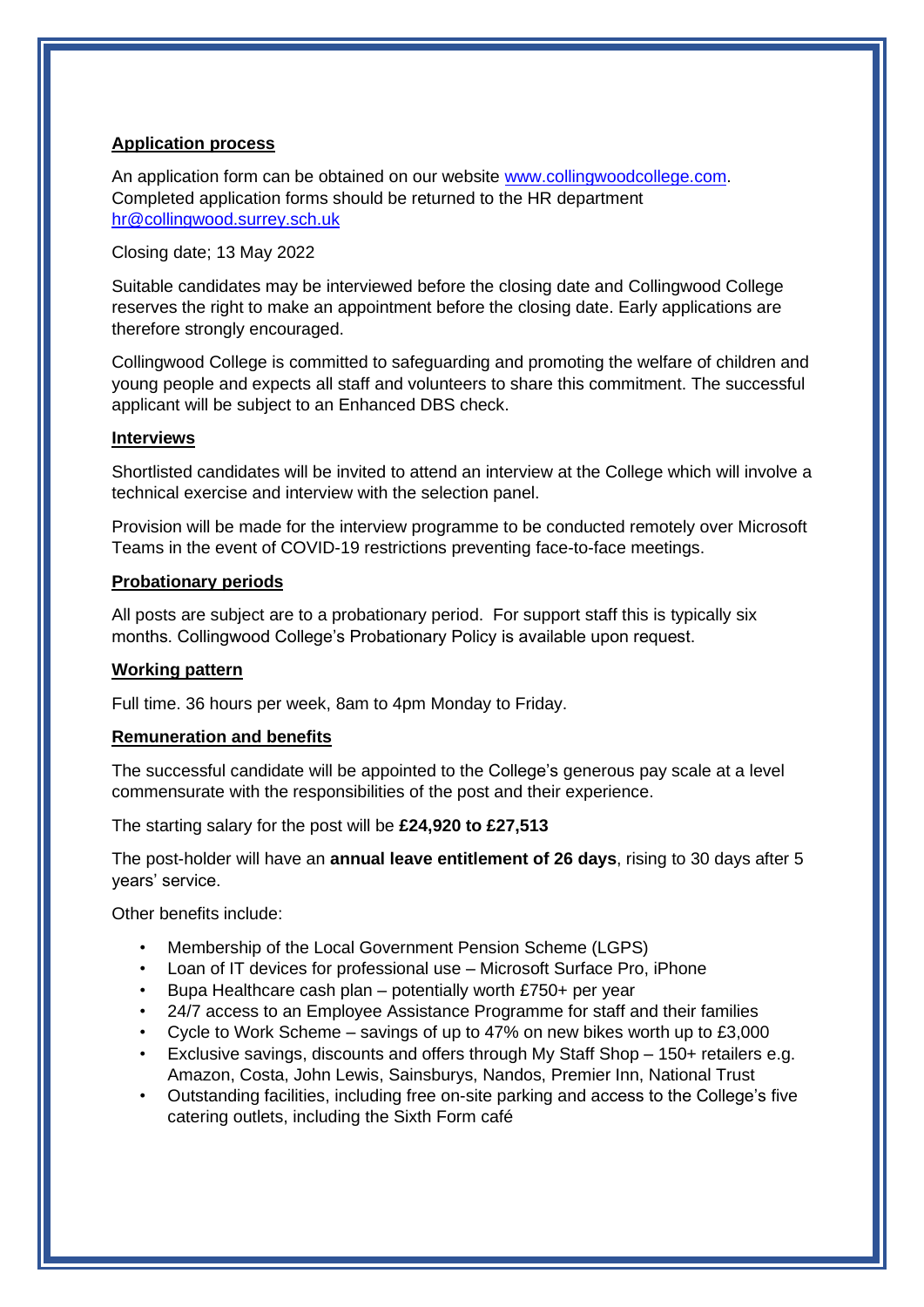# **Training and development**

At Collingwood we are committed to providing a well-structured staff development programme to enhance personal and team development. All new staff receive the following training:

- Collingwood College induction
- Mandatory and compliance training including safeguarding, fire safety, data protection and health and safety
- Training linked directly to the job role, which may be delivered by other colleagues or external trainers

In addition, the College provides the following professional development opportunities:

- Access to other College-led training as detailed in the termly training calendar
- Access to fully funded training outside the College, including apprenticeships, linked directly to your role or career aspirations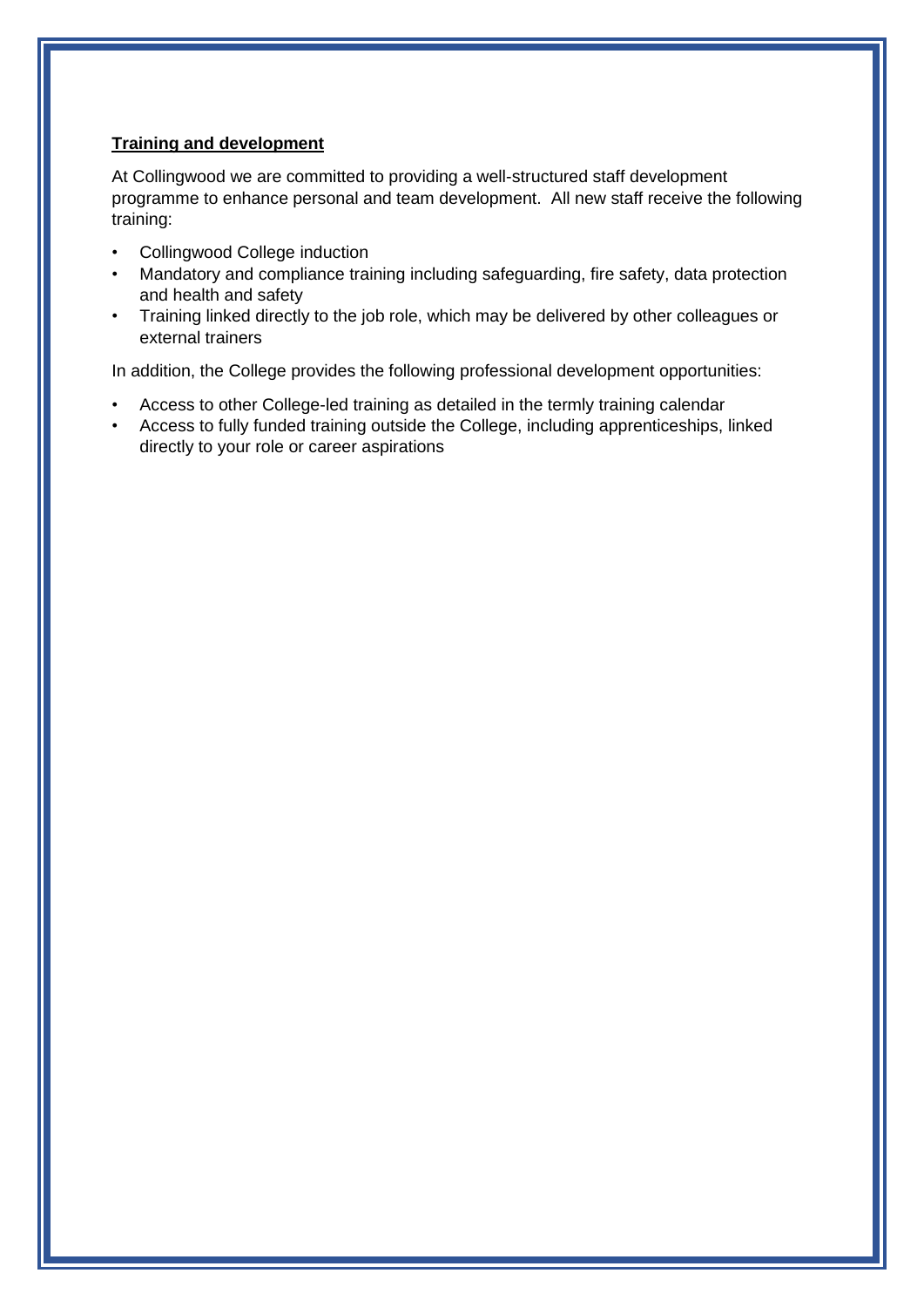# **Job Description – Assistant Network Manager**

| <b>Reports to:</b>              | <b>IT Systems Manager</b>                                                                                                                                                                                                                                                                                                                                                                                                                                                                                                                                                                                                                                                                                                                                                                                                                                                                                                                                                                                                                                                                                                                                                                                                                                                                                                                                                                                                                                                                                                                                                  |  |  |
|---------------------------------|----------------------------------------------------------------------------------------------------------------------------------------------------------------------------------------------------------------------------------------------------------------------------------------------------------------------------------------------------------------------------------------------------------------------------------------------------------------------------------------------------------------------------------------------------------------------------------------------------------------------------------------------------------------------------------------------------------------------------------------------------------------------------------------------------------------------------------------------------------------------------------------------------------------------------------------------------------------------------------------------------------------------------------------------------------------------------------------------------------------------------------------------------------------------------------------------------------------------------------------------------------------------------------------------------------------------------------------------------------------------------------------------------------------------------------------------------------------------------------------------------------------------------------------------------------------------------|--|--|
| Job purpose:                    | Provision and maintenance of high-quality IT services to all College<br>$\bullet$<br>users in collaboration with the IT Systems Manager                                                                                                                                                                                                                                                                                                                                                                                                                                                                                                                                                                                                                                                                                                                                                                                                                                                                                                                                                                                                                                                                                                                                                                                                                                                                                                                                                                                                                                    |  |  |
| <b>Key</b><br>responsibilities: | Provide outstanding customer service for core IT infrastructure<br>across the College, ensuring the availability of services and data to<br>all stakeholders.<br>Support the IT Systems Manager to manage and develop IT<br>provision across the campus, deliver strategic IT objectives and<br>coordinate the work of IT technicians<br>Deputise for the IT Systems Manager when required                                                                                                                                                                                                                                                                                                                                                                                                                                                                                                                                                                                                                                                                                                                                                                                                                                                                                                                                                                                                                                                                                                                                                                                 |  |  |
| <b>Main duties:</b>             | Support the effective design and delivery of the College's IT<br>$\bullet$<br>strategy and deliver delegated IT projects successfully<br>Develop and maintain excellent working relationships with<br>$\bullet$<br>colleagues and discharge the responsibilities of the post<br>professionally to deliver outstanding customer service to all<br>College IT users<br>Undertake day to day management of the College's IT<br>$\bullet$<br>infrastructure<br>Use the IT helpdesk to prioritise, assign and resolve tasks and<br>٠<br>monitor network performance and ongoing issues<br>Provide a high level of first time fix for all incidents<br>$\bullet$<br>To give appropriate advice on compatibility of hardware and<br>$\bullet$<br>software<br>To build and test software packages for deployment over the<br>$\bullet$<br>network<br>To maintain an awareness of developments in Edtech<br>$\bullet$<br>Ensure system changes are managed and documented in a<br>$\bullet$<br>structured way, minimising disruption and downtime<br>Maintain the College's asset register<br>$\bullet$<br>Ensure that data is secure and that the College's policies on data<br>$\bullet$<br>protection and data handling are adhered to<br>To provide training to College IT users<br>To manage Microsoft 365 services, identity and security:<br><b>a.</b> Exchange online and active directory (online and on site)<br><b>b.</b> Security<br>c. SharePoint, OneDrive, Teams.<br>Ensure that backup and disaster recovery procedures are in place,<br>tested and fit for purpose |  |  |
| <b>Health and</b><br>Safety:    | Be aware of individual responsibilities for health, safety and welfare<br>$\bullet$<br>and adhere to all College policies and procedures<br>Undertake training as required<br>Carry out other specific health and safety responsibilities if<br>required, including acting as a fire marshal                                                                                                                                                                                                                                                                                                                                                                                                                                                                                                                                                                                                                                                                                                                                                                                                                                                                                                                                                                                                                                                                                                                                                                                                                                                                               |  |  |
| Safeguarding:                   | Promote and safeguard the welfare of children<br>٠<br>Adhere to all College policies and procedures<br>Undertake training as required                                                                                                                                                                                                                                                                                                                                                                                                                                                                                                                                                                                                                                                                                                                                                                                                                                                                                                                                                                                                                                                                                                                                                                                                                                                                                                                                                                                                                                      |  |  |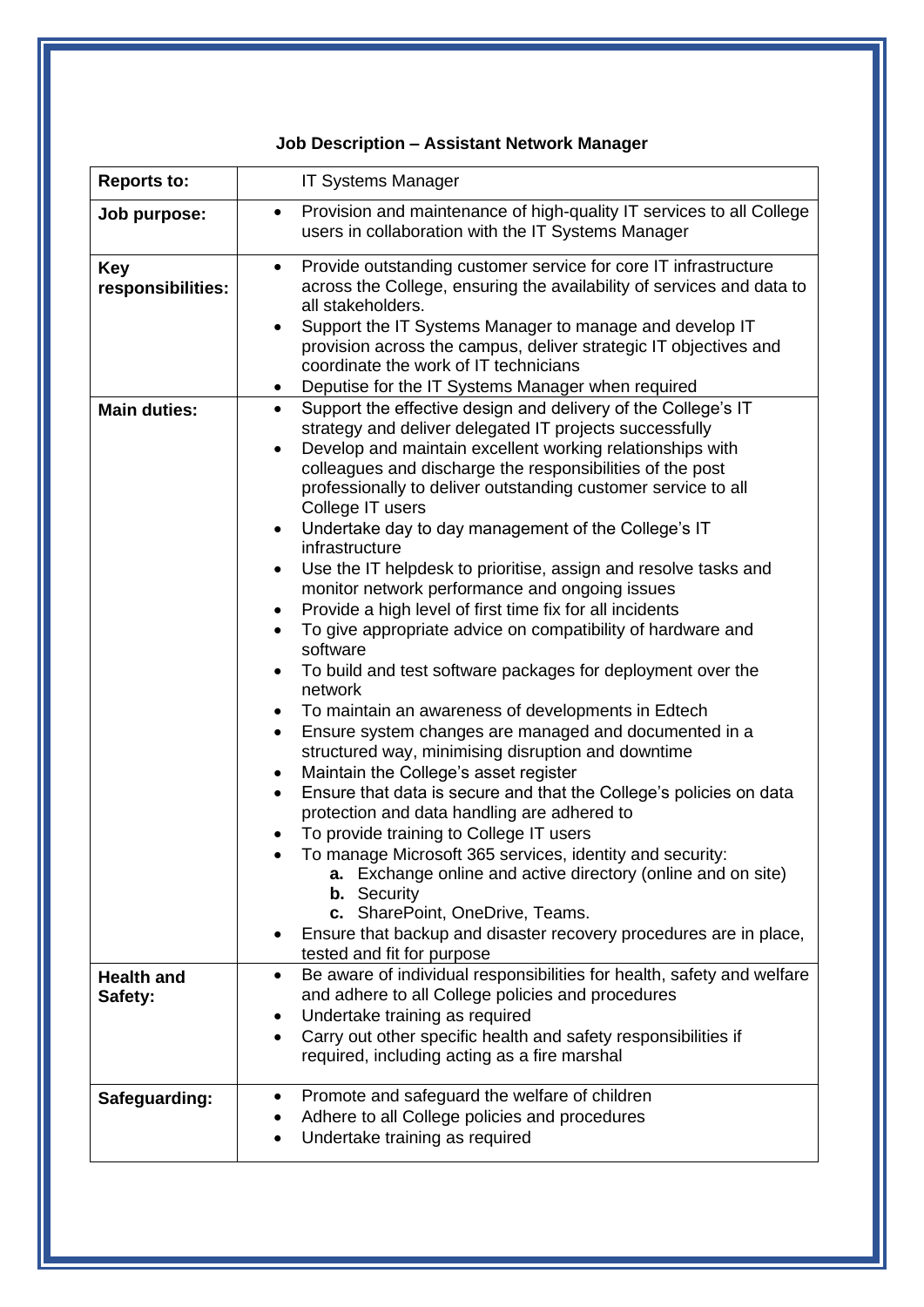| CPD:                              | Undertake professional development opportunities identified with<br>the support of your line manager to support continuous personal<br>improvement and wider priorities set out in the College<br>Improvement Plan                                                                   |
|-----------------------------------|--------------------------------------------------------------------------------------------------------------------------------------------------------------------------------------------------------------------------------------------------------------------------------------|
| <b>Other</b><br>responsibilities: | Be available for emergency repairs and callouts as appropriate<br>$\bullet$<br>Provide support for occasional College events outside your usual<br>$\bullet$<br>working pattern (time off in lieu arranged)<br>Carry out any other duties as may be reasonably required<br>$\bullet$ |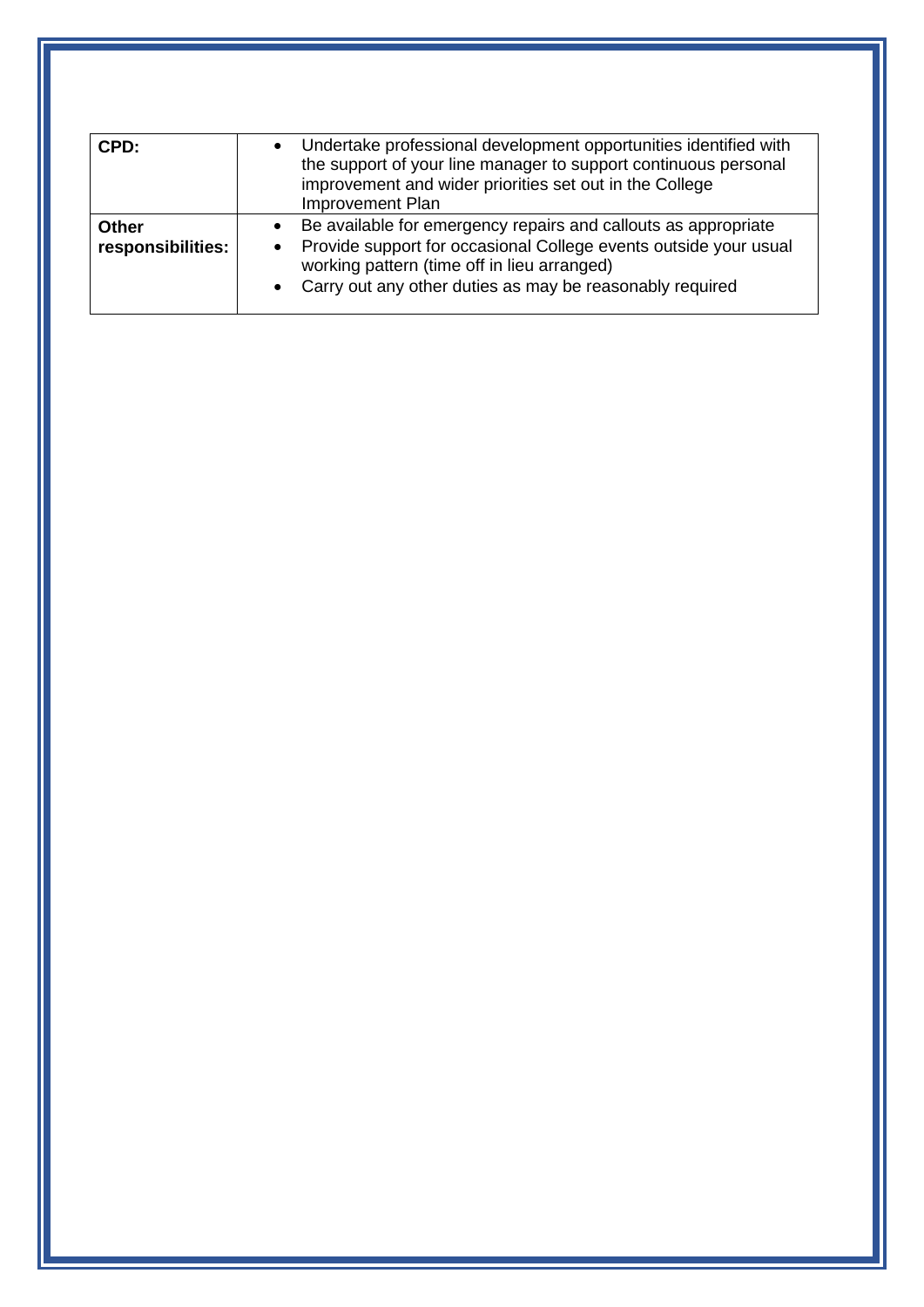# **Person Specification – Assistant Network Manager**

| <b>CATEGORY</b>                | <b>ESSENTIAL</b>                                                                                                                                                                                                                                                                                                                                | <b>DESIRABLE</b>                                                                                                                                | <b>EVIDENCE</b>                                             |
|--------------------------------|-------------------------------------------------------------------------------------------------------------------------------------------------------------------------------------------------------------------------------------------------------------------------------------------------------------------------------------------------|-------------------------------------------------------------------------------------------------------------------------------------------------|-------------------------------------------------------------|
| Education and qualifications   | 5-9 or equivalent in English and<br><b>Maths</b><br>Relevant professional<br>qualifications<br>Foundation Degree in<br>$\circ$<br>Computing/ and<br><b>Network Systems</b><br>Level 3 extended<br>$\bigcirc$<br>diploma in IT<br>Level 2 BTEC diploma<br>$\circ$<br>in computing<br>Certificate in ICT<br>$\bigcirc$<br>systems support level 2 | Evidence of on-going<br>training relevant to the<br>role                                                                                        | <b>Application Form</b><br>Interview                        |
| Professional experience        | Experience in contributing to<br>$\bullet$<br>the maintenance and<br>management of an<br>organisational IT network<br>Experience of working as part<br>of a successful team<br>Experience of working<br>successfully under pressure<br>and in a customer service<br>related environment                                                         | Successful experience in<br>a school or other<br>educational setting<br>Experience of managing<br>others                                        | <b>Application Form</b><br>Interview                        |
| Skills, knowledge and aptitude | Flexible approach to work as<br>$\bullet$<br>well as good organisational and<br>communication skills<br>Ability to work collaboratively<br>and effectively within a team<br>environment                                                                                                                                                         | Ability to undertake in-<br>$\bullet$<br>house maintenance<br>requirements wherever<br>possible, thereby<br>avoiding unnecessary<br>expenditure | Letter of Application<br>Interview<br>Task/In Tray exercise |